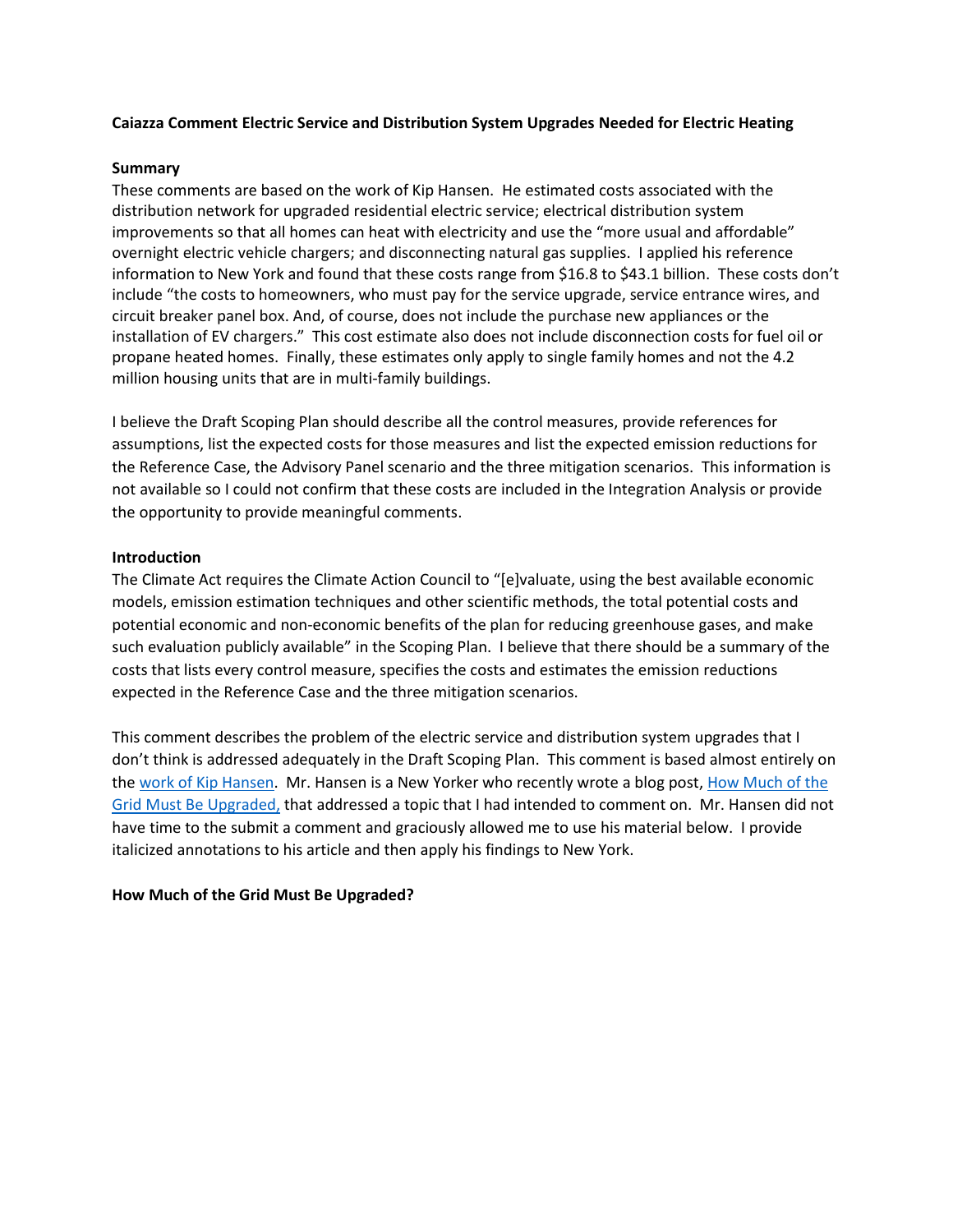

Have you ever seen a transformer mounted on a power-pole explode? Marvelous fireworks. Why do they explode sometimes? One energy company exec quipped "My experience and understanding of the way utilities do things is they just wait until the neighborhood is overloaded and then the transformer blows up." [ [source](https://www.nytimes.com/2021/10/28/business/energy-environment/electric-grid-overload-solar-ev.html) ]

*The statement that transformers blow up when the neighborhood is overloaded is incorrect but is a quote from the source listed. A commenter to the article noted that "Transformers do not blow up due to peak loads – they typically have this thing called a fuse. The reason that they do blow up is from an internal short when the insulating paper fails due to moisture. The moisture in turn comes from a breakdown of the insulating oil which in turn is highly dependent on temperature which in turn is dependent on both load and external temperature due to internal resistive electrical losses (gain) and external thermal losses.*

What would cause a home to draw too much power? Well, on a neighborhood level, summer or winter. When every home in the neighborhood turns their air conditioners up to maximum on a hot muggy summer afternoon or in winter, when too many all-electric homes kick their electric heating up to fight the cold on a cold, cold night.

Or when one or two neighborhood homes install electric vehicle fast-chargers. What? Say again….

"Currently available DC fast chargers require inputs of **480+ volts and 100+ amps** (50-60 kW) and can produce a full charge for an EV with a 100-mile range battery in slightly more than 30 minutes (178 miles of electric drive per hour of charging)." **The more usual and affordable overnight chargers need 240v/50amps –** times two means you will need 100 amps available for car charging at night.

So, if your family were to have two EVs and wanted two overnight chargers – and who wants to argue with their spouse over who gets first dibs on the charger – your home would probably have to have a new electrical service panel and a new 200 amp [service drop](https://en.wikipedia.org/wiki/Service_drop) installed by your local utility — that is the wires that run from the nearest power pole to your home.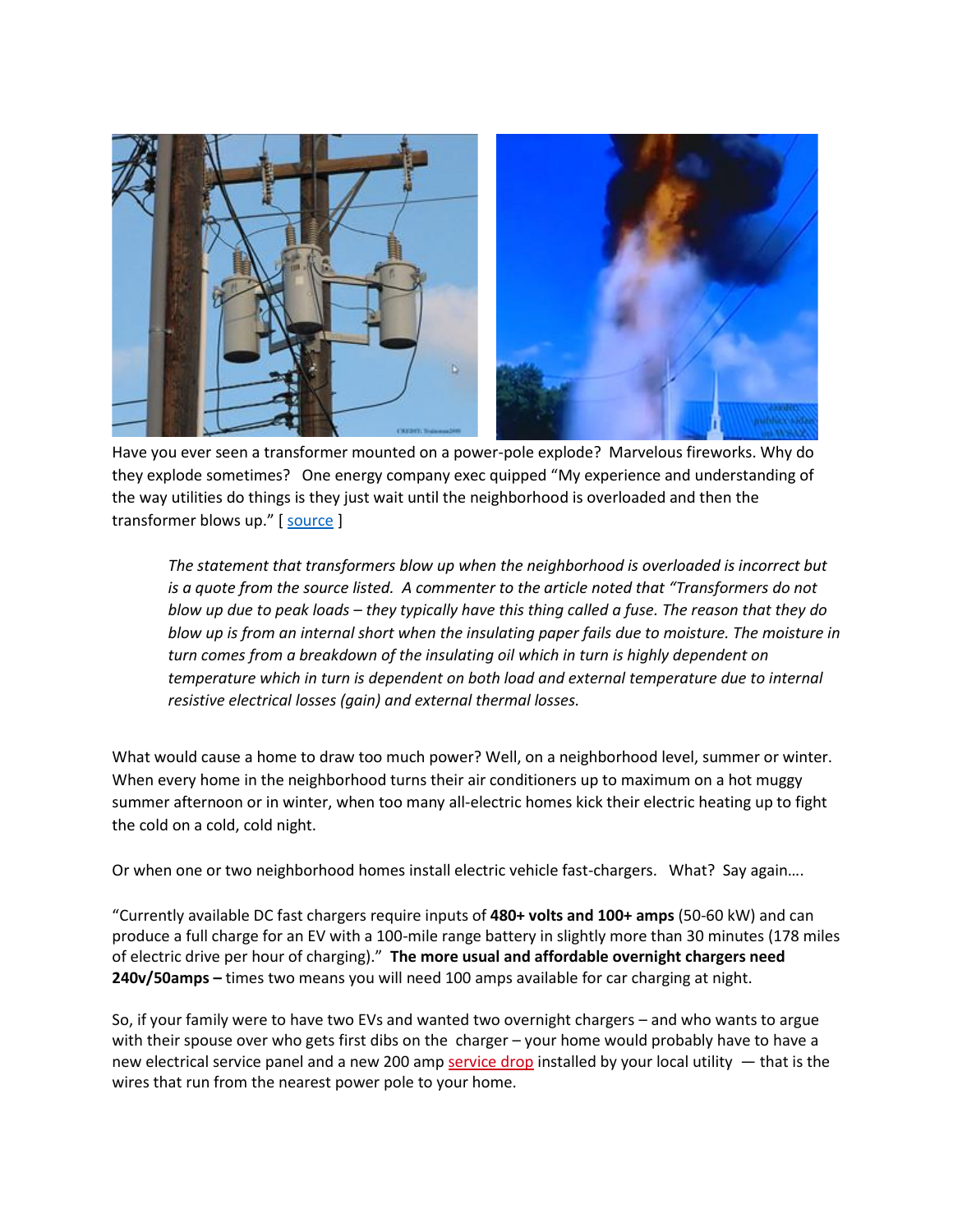

Pictured here is electrical service drop to a typical American home. Suburban homes in the United States usually have 100 amp service. My current home only had 60-amp service when we moved in in the 1980s which meant the lights dimmed whenever the water heater kicked in or the water-well pump motor started up. Newer homes here usually have 200-amp service, though a larger all-electric home – as in electric heating, air conditioning, electric water heater, electric sauna, electric hot tub, electric stove top and two electric ovens, electric clothes dryer plus the entertainment systems – may require 250, 300 even 400 amps service depending on the overall size of the home and number of electricity gobbling appliances.

"If you're running large appliances frequently (central air, heating) or have items with large electric demands (in-home saunas, hot tubs), you could benefit from installing a **300- or 400- amp service** instead." [[source](https://www.angi.com/articles/ask-angie-what-does-it-cost-upgrade-200-amps.htm) ]

Large appliances include in the modern kitchen two electric ovens and electric stovetop, refrigerator, chest freeze, dishwasher and elsewhere in the home a washing machine, clothes dryer, heat-pump heating, whole-house air conditioning, window air-conditioner, hot tub, sauna, or pool heaters, electric water heaters (many larger homes have more than one). Look around your home, you may be able to add to the list.

And now, EV chargers. Repeating the data from above, almost all EV owners will want one overnightcharger for each vehicle. Each requires a **240v/50amp circuit breaker** in the panel box. In a modern home with normal electrical appliances, it is unlikely that local electrical codes will allow you to add two 240v/50amp circuits if you have only 100 amp service.

Note that this is not because 50 + 50 = 100. That's not how you determine circuits in your panel box, it is [more complicated.](https://www.bhg.com/home-improvement/electrical/how-to-check-your-homes-electrical-capacity/)

In the end, you may be looking at the rather expensive job of replacing your electrical system from the pole to the main panel (see illustration far above) — New service drop, service point, service entrance wires, service meter (usually supplied by your power company), probably a new service disconnect, and a new service panel. Cost? [Up to \\$5,000.](https://www.angi.com/articles/ask-angie-what-does-it-cost-upgrade-200-amps.htm)

What if you live in suburbia and everyone in your neighborhood wants two overnight chargers?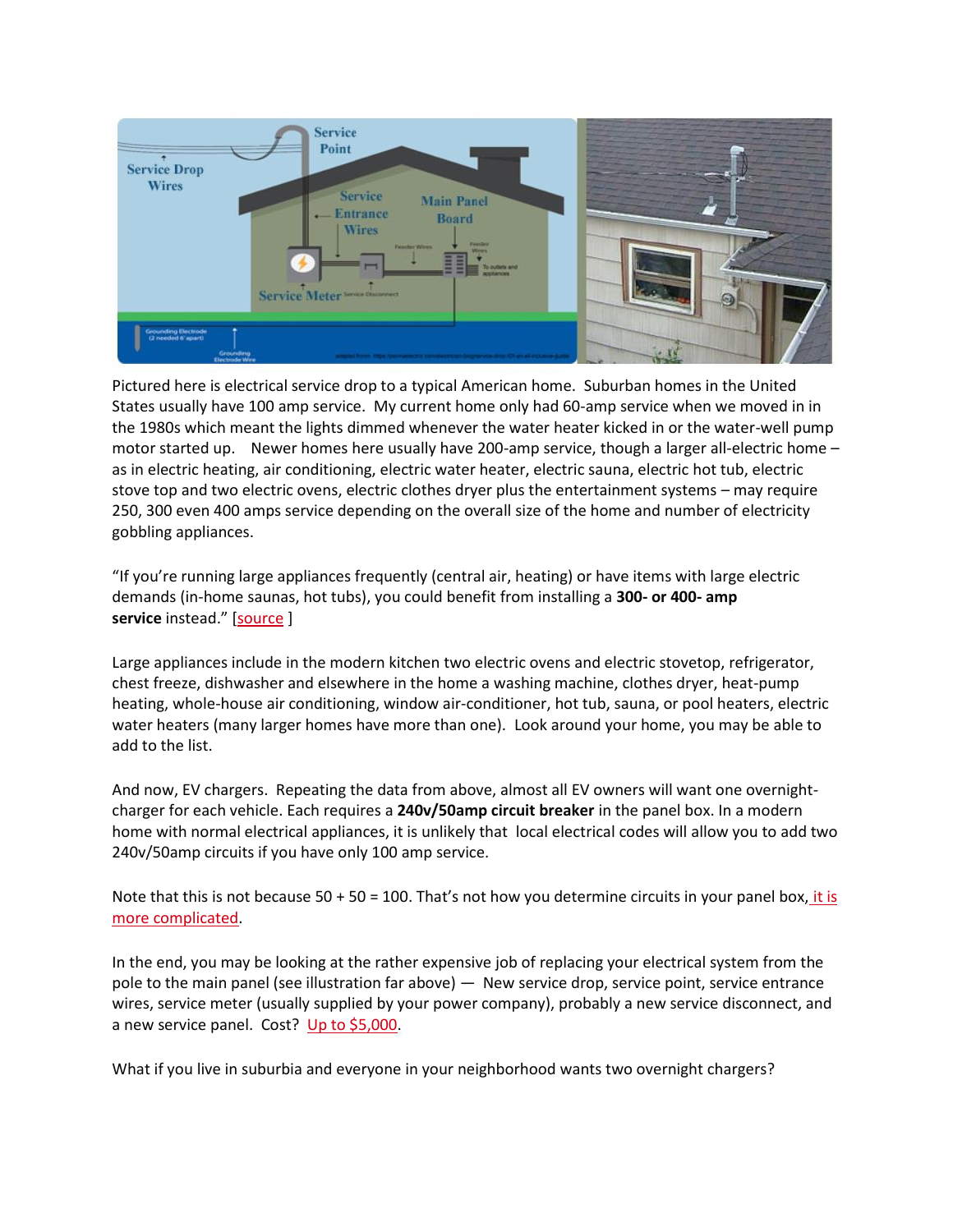

The items in the red boxes may need to be upgraded or duplicated – base load generating stations, substations, and local distribution lines including pole mounted transformers.

Let's look at a real example: [Palo Alto, California](https://en.wikipedia.org/wiki/Palo_Alto,_California), one of the principal cities of Silicon Valley. In this report:

[City of Palo Alto Utilities Advisory Commission Staff Report \(ID # 11639\) 4 November 2020.](https://www.cityofpaloalto.org/civicax/filebank/documents/78897) [ .pdf ]

### "**Highlights of Study Results: Impact to the Electric Utility**

The study shows that electricity demand for all-electric homes peaks on winter mornings due to heating, and averages around 3.62 kW per home, or 264% of a mixed-fuel home's peak demand. EV charging can add an additional 1.216 kW to the average peak demand of an all-electric home. Assuming each distribution transformer serves 8 houses, the load on each transformer under the all-electric SFRs scenario is calculated at 2.64 times the current transformer load plus 9.74 kW for EV charging.

As shown in Table 1 below, the additional load will trigger the need to upgrade some of the distribution transformers, secondary distribution lines (which connect the distribution transformer to the homes served by the transformer), and feeder lines (which connects the substation to the distribution points).

| electric SFRs scenario | Table 1: Estimate of overcapacity equipment in the electric distribution grid under the all- |                                                                 |  |
|------------------------|----------------------------------------------------------------------------------------------|-----------------------------------------------------------------|--|
|                        | Number of over-capacity distribution transformers                                            | 759 - 773 (95+%)                                                |  |
|                        | Number of over-capacity secondary distribution lines                                         | $162 - 155(20%)$                                                |  |
|                        | Number of over-capacity feeders                                                              | 17 (25%)                                                        |  |
|                        |                                                                                              | https://www.cityofpaloalto.org/civicax/filebank/documents/78897 |  |

The total cost to upgrade the distribution system grid is estimated to range between \$30 million and \$75 million. Around 40% of this cost is equipment cost, and 60% is labor cost. This covers the cost to upgrade 95% of the distribution transformers, 20% of the secondary distribution lines, and 25% of the feeder lines. The cost estimate does not include additional undergrounding of feeder lines or secondary distribution lines."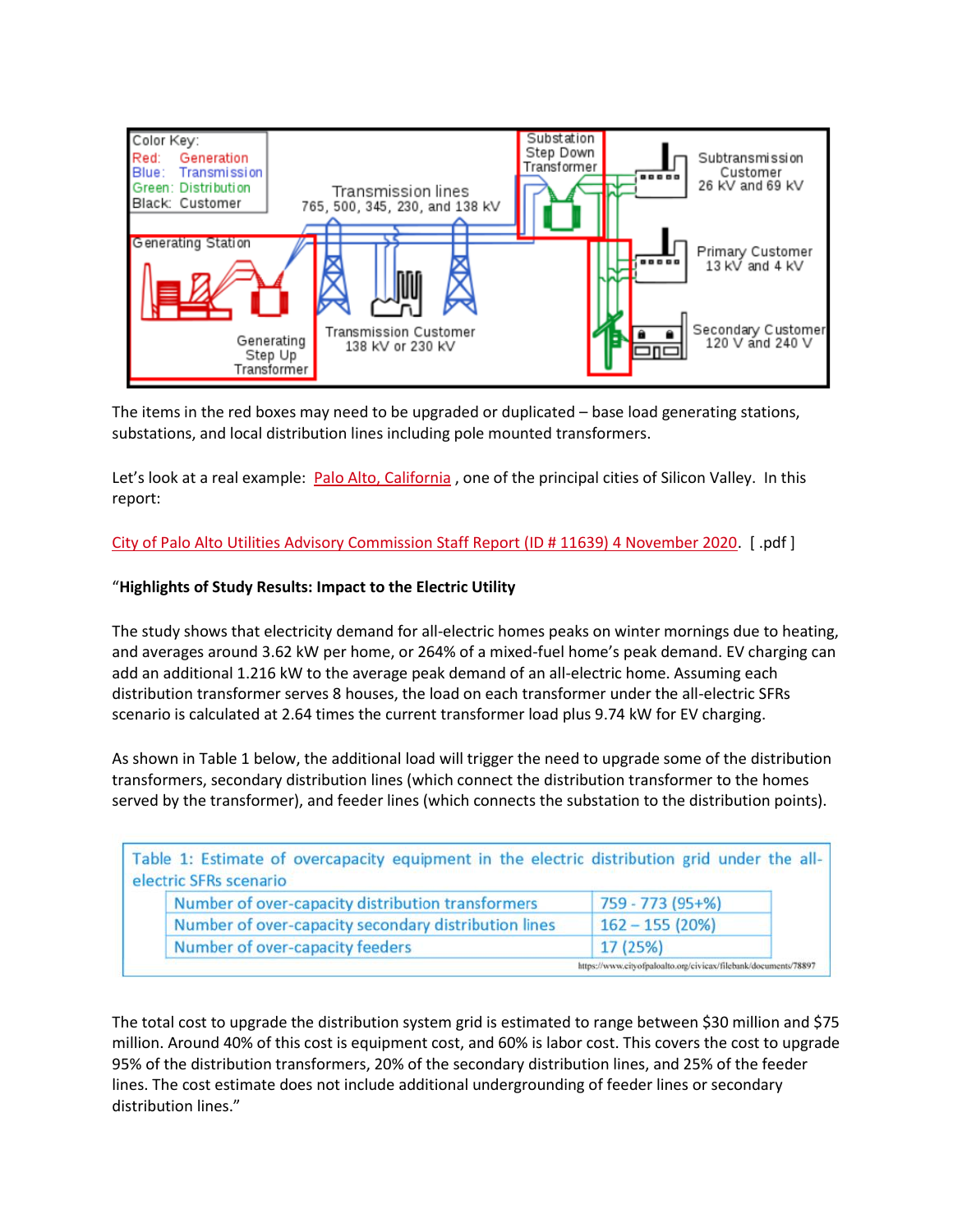|                                                                            | load due to electrification can be found in Table 8. |              |              |                                                                                                 | The estimated grand total for upgrading the electrical distribution system to support the increased |  |
|----------------------------------------------------------------------------|------------------------------------------------------|--------------|--------------|-------------------------------------------------------------------------------------------------|-----------------------------------------------------------------------------------------------------|--|
| <b>Electrical Upgrades</b><br><b>Grand Total</b>                           |                                                      | Conservative |              | <b>Optimistic Flexible Load</b>                                                                 |                                                                                                     |  |
|                                                                            |                                                      | Min          | Max          | <b>Min</b>                                                                                      | Max                                                                                                 |  |
| <b>Transformers</b>                                                        | <b>Like For Like</b>                                 | \$15,365,750 | \$32,895,725 | \$12,573,187                                                                                    | \$26,966,565                                                                                        |  |
|                                                                            | <b>Optimization</b>                                  | \$14,597,606 | \$25,434,736 | \$8,299,292                                                                                     | \$15,067,587                                                                                        |  |
| <b>Secondary Distribution</b>                                              |                                                      | \$4,638,000  | \$7,730,000  | \$4,434,000                                                                                     | \$7,390,000                                                                                         |  |
| <b>Feeders</b>                                                             |                                                      | \$17,000,000 | \$34,000,000 | \$17,000,000                                                                                    | \$34,000,000                                                                                        |  |
| <b>Total (assuming Optimized</b><br><b>Upgrade costs for transformers)</b> |                                                      | \$36,235,606 | \$74,625,725 | \$29,733,292                                                                                    | \$68,356,565                                                                                        |  |
| Per SFR                                                                    |                                                      | \$2,414      | \$4,972      | \$1,981                                                                                         | \$4,555                                                                                             |  |
|                                                                            |                                                      |              |              | Table 8: Estimated Cost to upgrade electric distribution system under two difference scenarios. | https://www.cityofpaloalto.org/civicax/filebank/documents/78897                                     |  |

Between \$2,000 and \$5,000 per home or in total for Palo Alto, somewhere *between 30 and 75 million dollars*.

Those costs don't include the costs to homeowners, who must pay for the service upgrade, service entrance wires, and circuit breaker panel box. And, of course, does not include the purchase new appliances or the installation of EV chargers.

To go all-electric in every **s**ingle **f**amily **r**esidence (**SFR**) in California also means replacing **all the natural gas usage** with electrical appliances – heating, cooking, domestic water heating, and for many homes, pool heating.

The cost?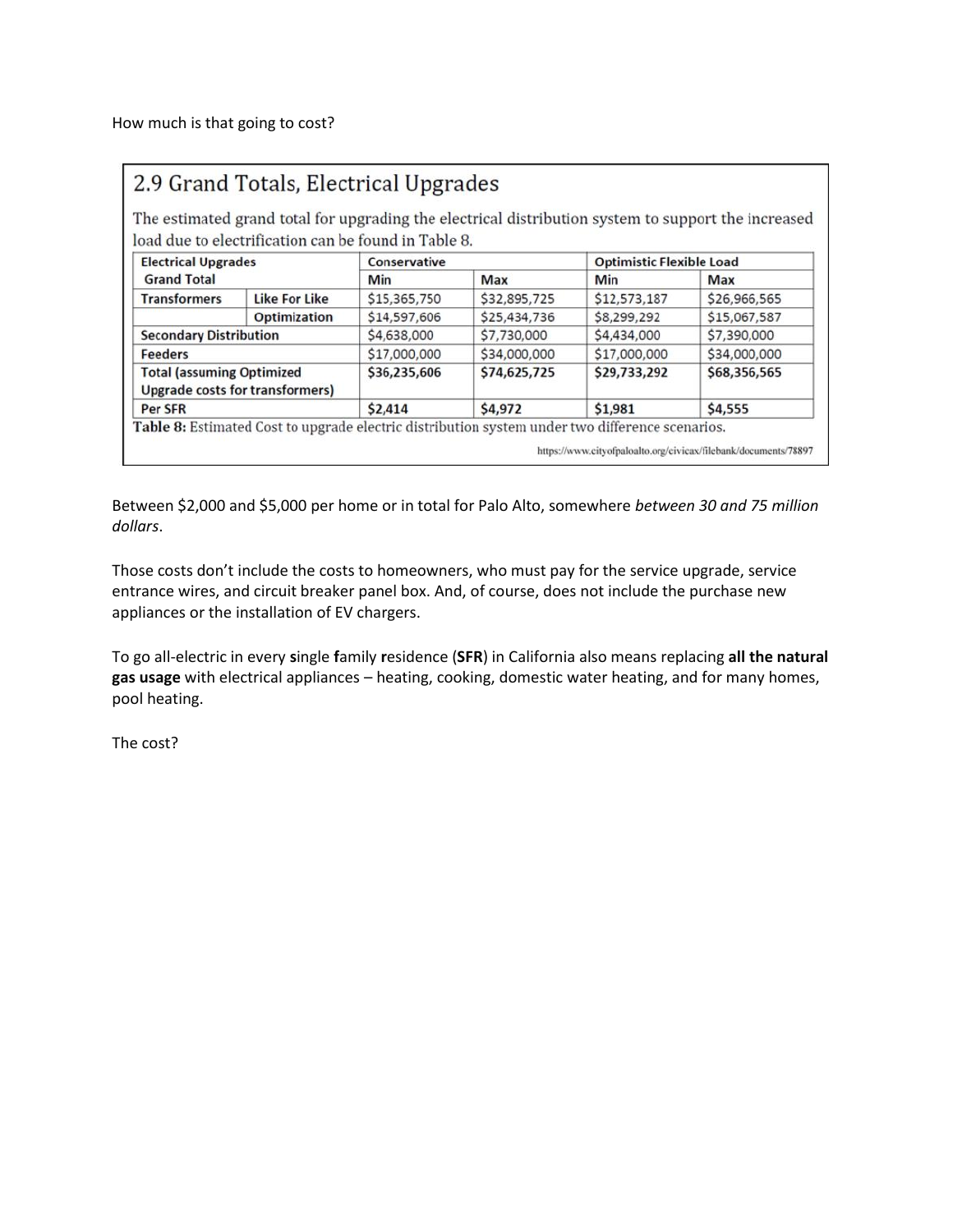# 3.5 Grand Totals Gas Disconnection

The grand totals and average prices per house for disconnecting all 15,008 SFRs in the city of Palo Alto can be found in the Table 12. The actual cost for disconnection will likely fall in between the optimistic and conservative estimates. These estimates are based on work completed by CPAU crew. The actual cost would be different if CPAU hires outside contractors to perform the work.

| of<br><b>Type</b>                                               | <b>Optimistic</b> |                                                                                    | <b>Conservative</b> |              |  |  |  |
|-----------------------------------------------------------------|-------------------|------------------------------------------------------------------------------------|---------------------|--------------|--|--|--|
| <b>Disconnection</b>                                            | Min               | Max                                                                                | Min                 | Max          |  |  |  |
| <b>Mains</b>                                                    | \$4,986,240       | \$7,479,360                                                                        | \$4,986,240         | \$7,479,360  |  |  |  |
| <b>Service Lines</b>                                            | \$4,160,000       | \$6,240,000                                                                        | \$24,012,800        | \$43,223,040 |  |  |  |
| <b>Meters and Risers</b>                                        | \$2,251,200       | \$3,001,600                                                                        | \$2,251,200         | \$3,001,600  |  |  |  |
| <b>Total</b>                                                    | \$11,397,440      | \$16,720,960                                                                       | \$31,250,240        | \$53,704,000 |  |  |  |
| <b>Per SFR</b>                                                  | \$759             | \$1,114                                                                            | \$2,082             | \$3,578      |  |  |  |
|                                                                 |                   | Table 12: Grand Totals for sealing up gas pipelines as part of SFR electrification |                     |              |  |  |  |
| https://www.cityofpaloalto.org/civicax/filebank/documents/78897 |                   |                                                                                    |                     |              |  |  |  |

The cost of disconnecting the natural gas lines is estimated between \$1,114 to \$3,578 per home. That *does not include* the cost to the homeowner of replacing the appliances with electric models. All told, for this piece of going electric will cost *from \$11 million to \$53 million* – for Palo Alto's single family homes alone. This does not include businesses, apartment houses, retail shops and any other type of building.

Palo Alto's has about 15,000 homes, but there are approximately **7.5 million single family residences** in California. That means that the numbers given in the Palo Alto report will have to be multiplied by 500 to get an estimate for the state of California.

For pole mounted transformers, that will require up to 335,000 pole mounted transformers alone. Also, millions of new electric stove tops, millions of electric ovens, millions of electric water heaters. Not all of the 7.5 million homes in California use natural gas, but the [California Public Utilities Commission](https://www.cpuc.ca.gov/natural_gas/) tells us there are *11 million gas meters* in California. That's a lot of natural gas customers.

A gold star for the first reader to give the probable cost to the individual California home owner to upgrade home to all-electric with two EV over-night chargers. Give a list of what you are including.

For other readers, try to give an estimate of the materials needed to accomplish going all-electric *just in California*. Components needed for the grid upgrade, new appliances in homes, EV charges, 200 amp service entrance wire (currently costs about \$20 per foot), new circuit panels, . . . . . [this is a long list]. Give your opinion on whether or not you think that the manufacturing and supply chain is adequate to the task in today's world.

Please be aware that there are about [140 million homes](https://www.urban.org/sites/default/files/publication/101553/housing_supply_chartbook_1.pdf) in the United States. Anyone care to try the estimates for cost and time to convert all those homes all-electric?

This is the end of the blog post by Kip Hansen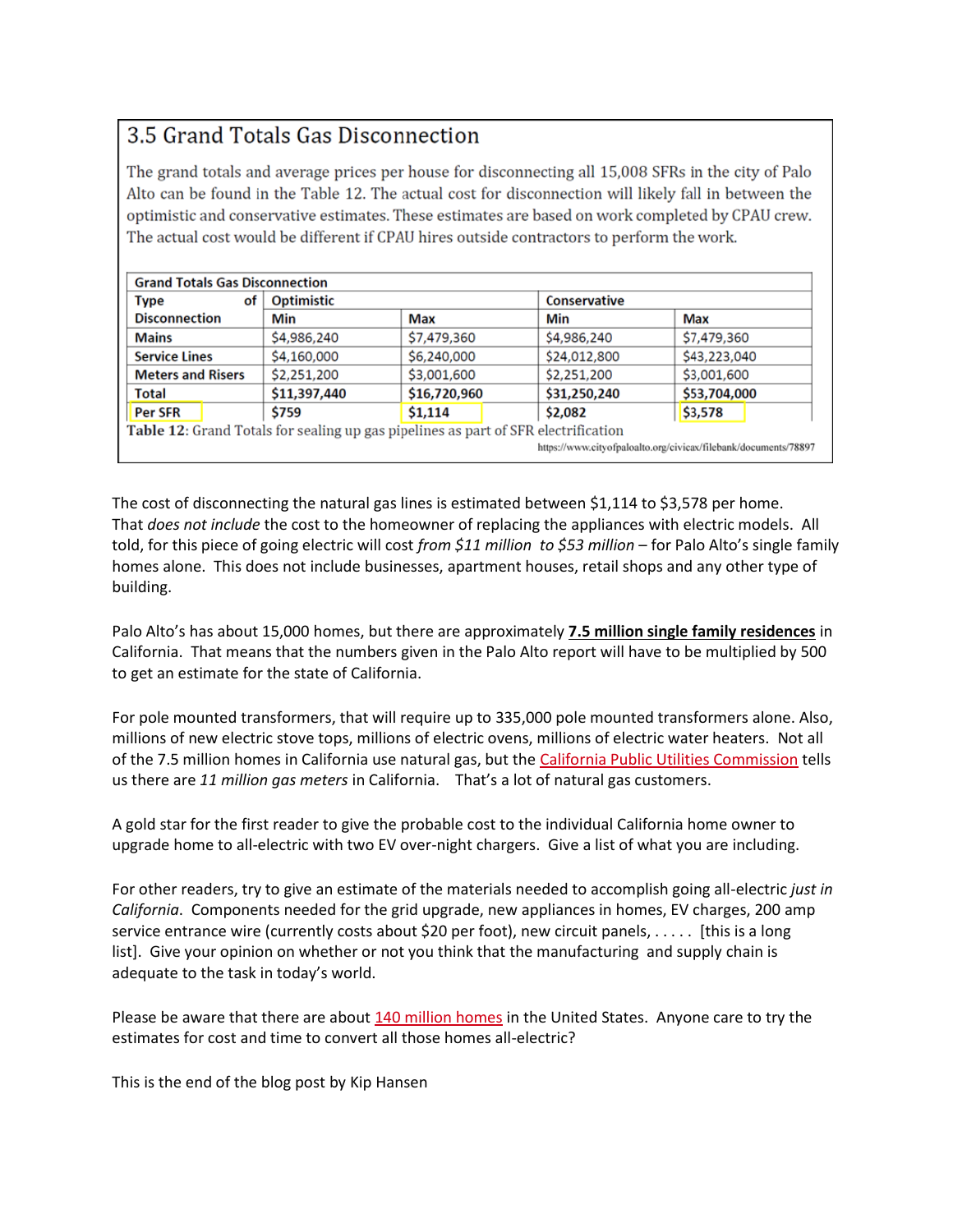### **Caiazza Comment on Cost Estimates for New York**

The following table lists the New York cost range for the three components analyzed by Hansen. The total costs to upgrade residential electric service; upgrade the electrical distribution system so that all homes can heat with electricity and use the "more usual and affordable" overnight electric vehicle chargers; and disconnect from natural gas range from \$16.8 to \$43.1 billion. These costs don't include "the costs to homeowners, who must pay for the service upgrade, service entrance wires, and circuit breaker panel box. And, of course, does not include the purchase new appliances or the installation of EV chargers." This cost estimate also does not include disconnection costs for fuel oil or propane heated homes. Finally, these estimates only apply to single family homes and not the 4.2 million housing units that are in multi-family buildings.

|                                       | <b>Single Family</b> |                            | <b>Unit Cost Range</b> |             | <b>Component Cost Range</b><br>(\$Millions) |  |             |
|---------------------------------------|----------------------|----------------------------|------------------------|-------------|---------------------------------------------|--|-------------|
| <b>Upgrade Component</b>              | <b>Residences</b>    | <b>Assumptions</b>         | Low                    | <b>High</b> | Low                                         |  | <b>High</b> |
| Residential Electric Service          |                      | 3,340,248 Upgrade 90%      | \$1,350                | \$4,500     | 4,509                                       |  | 15,031      |
| <b>Electric Distribution Upgrades</b> |                      | 3,711,386 All homes        | \$2,500                | \$5,000     | 9.278                                       |  | 18,557      |
| Natural Gas Disconnections            |                      | 2,668,620 Natural gas only | \$1.114                | \$3,578     | 2.973                                       |  | 9,548       |
| <b>New York State Totall</b>          |                      |                            |                        |             | 16,761                                      |  | 43,136      |

#### How Much of the Grid Must Be Upgraded Estimated Costs Applied to New York Single Family Homes

### **Conclusion**

Jim Shultz [recently described](https://www.niagara-gazette.com/opinion/shultz-is-new-york-state-coming-after-our-furnaces/article_c2284712-3a29-58f4-a232-9442fe695e04.html) the text of the Draft Scoping Plan: "The plan is a true masterpiece in how to hide what is important under an avalanche of words designed to make people never want to read it". In addition, the Plan does not provide adequate documentation for the numbers. I believe the Draft Scoping Plan should describe all the control measures, provide references for assumptions, list the expected costs for those measures and list the expected emission reductions for the Reference Case, the Advisory Panel scenario and the three mitigation scenarios. If this information was available then reviewers could confirm that these costs are included in the Integration Analysis and provide the opportunity to provide meaningful comments. As it stands the public is expected to trust the numbers but without any details how can that be possible? In addition, given that [the total costs and benefits](https://pragmaticenvironmentalistofnewyork.blog/2022/04/29/climate-act-benefits-greater-than-costs-claim/)  [that are available are inaccurate and misleading](https://pragmaticenvironmentalistofnewyork.blog/2022/04/29/climate-act-benefits-greater-than-costs-claim/) I don't trust any numbers in the Integration Analysis.

On May 12, 2022 the New York Public Service Commission issued an Order on Implementation of The Climate Leadership and Community Protection Act, CASE 22-M-0149. One of the biggest problems with the Climate Act is that it did not include a mandated feasibility analysis to determine if the transition to net-zero can be done without affecting affordability and reliability. The law does include a review in two years that can "temporarily suspend or modify its obligations under the program":

The Commission will conduct a biannual review of the renewable energy program beginning July 1, 2024. Specifically, the CLCPA requires the Commission to issue for notice and comment a "comprehensive review" that considers "(a) progress in meeting the overall targets for deployment of renewable energy systems and zero emission sources, including factors that will or are likely to frustrate progress toward the targets; (b) distribution of systems by size and load zone; and (c) annual funding commitments and expenditures" (PSL §66-p. 3). The Commission is